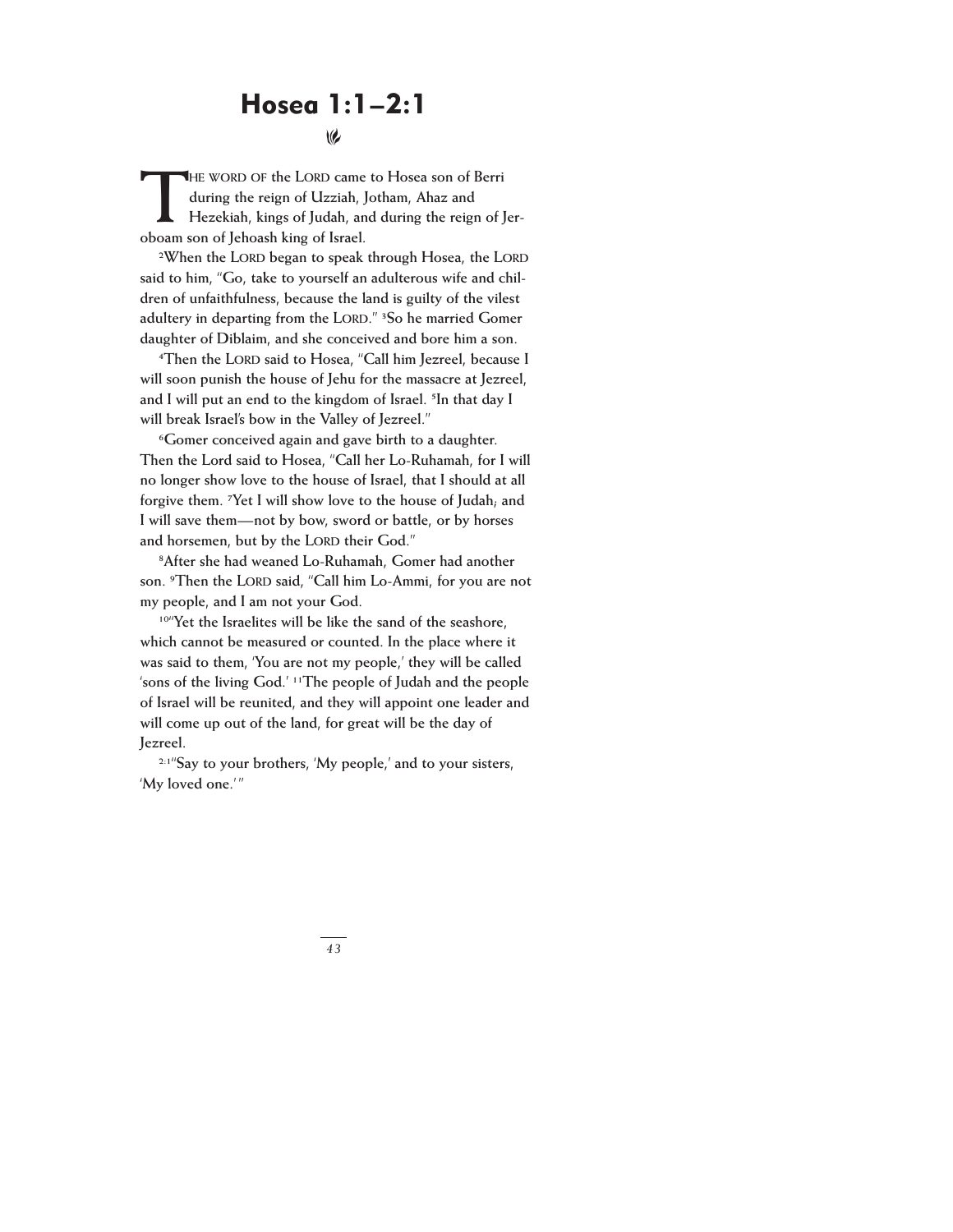

HOSEA 1:1-3:5 CONTAINS a direct analogy between the marriage of Hosea and Gomer and the covenant relationship between God and Israel. The story progresses through three stages: (1) the

sinful adultery of Gomer and Israel destroys their covenant relationships  $(ch. 1)$ ; (2) confrontations and redemptive chastenings are begun  $(ch. 2)$ ; and (3) the restoration of the covenant relationship is accomplished through love (ch. 3). This representation of God's future dealing with Israel carries a dramatic and shocking message of callous betrayal by one party, an unwillingness to continue with the status quo by the other party, and the surprising undeserved mercy of God's love.

By setting Israel's sinful behavior in the framework of the vile behavior of a prostitute, Hosea reminds his audience both of the seriousness of sin (it destroys a mutual trusting relationship) and the amazing greatness of God's love. Unfaithfulness to God in Israel and the church cannot be ignored. Either people are believers and are faithful to their covenant commitments to God, or they are not a part of the family of God. Those who are unfaithful to God are really more like prostitutes. They are not and cannot be members of God's family unless two things happen. God must love them in spite of their sins (which he does), and they must respond to God's love with a new commitment of love for him. Hosea reveals that God has and will continue to give undeserved love to those who do not have a covenant relationship with God. The question is: How will people respond to his gracious gift of love?

Regarding  $1:1-2:1$ , after the superscription  $(1:1)$ , the structure of this narrative segment is ordered around Hosea's marriage and the subsequent birth of three children (1:2–9). Each sub-paragraph contains an initial imperative exhortation from God to Hosea (1:2b, 4a, 6b, 9a), followed by a divine explanation of how each name or action symbolically represents what is happening among the people in Israel (introduced by "because" [*ki*] in 1:2c, 4b–5, 6c, 9b). In something of a surprise ending, the negative implications of the children's names are dramatically reversed in the final paragraph (1:10– 2:1; in the Heb. text these verses are  $2:1-3$ ) because a future time of covenant renewal and blessing is pictured.

The material in this story is not purely biographical, for the focus of attention is primarily on how God used the prophet's family as a symbolic representation of his dealings with the nation. The biographical details are in fact meager and give no indication of how this dysfunctional family coped with its symbolic role or the tragedy of an unfaithful spouse and mother. No words or emotional reactions (other than Hosea's obedience) from any member of the family are included.

The reference to the future fall of the dynasty of Jeroboam II  $(1:4-5)$ 

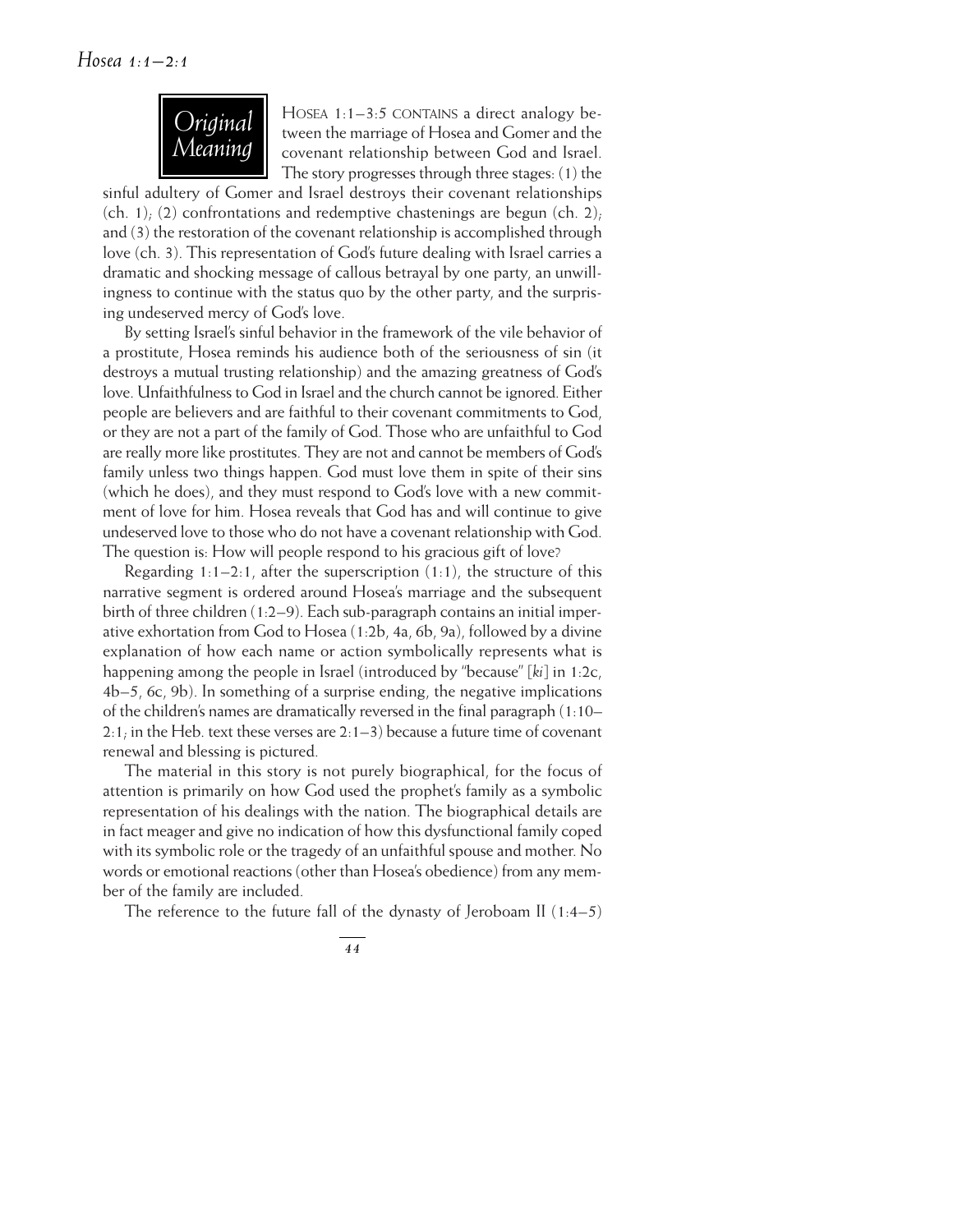suggests that this material was spoken before the death of Jeroboam II. <sup>1</sup> The purposes for publishing these verses are: (1) to explain the peculiar symbolic names of Hosea's children; (2) to warn Hosea's audience about God's intentions to bring judgment on the nation of Israel; and (3) to encourage the righteous about God's intention to fulfill the Abrahamic covenant.2 The prophet hopes he can persuade some unfaithful people in his audience to transform their thinking and behavior to avoid God's judgment on Israel.

## God's and Hosea's Symbolic Marriage (1:1 – 3)

THE BRIEF HISTORICAL superscription places these events in the prosperous days of King Jeroboam II of Israel (1:1). <sup>3</sup> The first words the Lord God spoke "through  $Hosea"$  (1:2a) came at this time. Additional evidence of the prophetic role of Hosea is provided by the repeated emphasis on what "the LORD said" (1:2b, 4, 6, 9) to Hosea to help him and his readers understand the symbolic meaning of his marriage and children. These words revealed God's plan for Hosea's life. This idea of marrying an impure woman was probably not the family life that Hosea's proud parents planned for their son, but it was what God called him to do. Hosea did not just dream up this stuff about marrying a prostitute out of the rebelliousness of his youth; it was God's idea.

God instructed Hosea to marry an "adulterous wife" (1:2), an act that has caused great consternation among interpreters, but surprisingly no negative reaction from Hosea himself. The moral problem involved with this exhortation makes some think this whole story was just a vision or parable, while others conclude that Gomer was actually spiritually unfaithful rather than involved with sexual promiscuity. <sup>4</sup> Kaufmann thinks that Gomer merely put on the clothes of a harlot to symbolize the apostasy of Israel, much like the theatrical sign-acts of Isaiah (going naked in Isa. 20:1–4) and Ezekiel (cutting his hair and lying on his side in Ezek. 4–5). 5

3. See the Introduction for the political, social, and religious background of this period.

4. See the earlier discussion and critique of these options in the Introduction.

5. Y. Kaufmann, *The Religion of Israel*, trans. M. Greenberg (Chicago: Univ. of Chicago Press, 1960), 370–71.

<sup>1.</sup> Wolff, *Hosea,* 12, and Stuart, *Hosea–Jonah,* 25, argue for an early date for this material. 2. The positive words of hope in 1:10–2:1 are sometimes identified as the words of a later redactor, but it is customary for Hosea to abruptly place paradoxical words of hope next to prophecies of judgment. The thematic connections between the original names of the children and the new names in the future require a close connection for the audience to see the great reversal that God will accomplish. See Yee, *Composition and Tradition in the Book of Hosea*, 68–72, who assigns these verses to a second deuteronomistic redactor after the exile. Stuart, *Hosea–Jonah,* 36, gives seven connections between 1:2–9 and 1:10–2:1 that indicate these two sections go together. G. I. Emmerson, *Hosea: An Israelite Prophet in Judean Perspective* (Sheffield: JSOT, 1984), 15–16, maintains these verses are a part of Hosea's preaching.

*<sup>45</sup>*